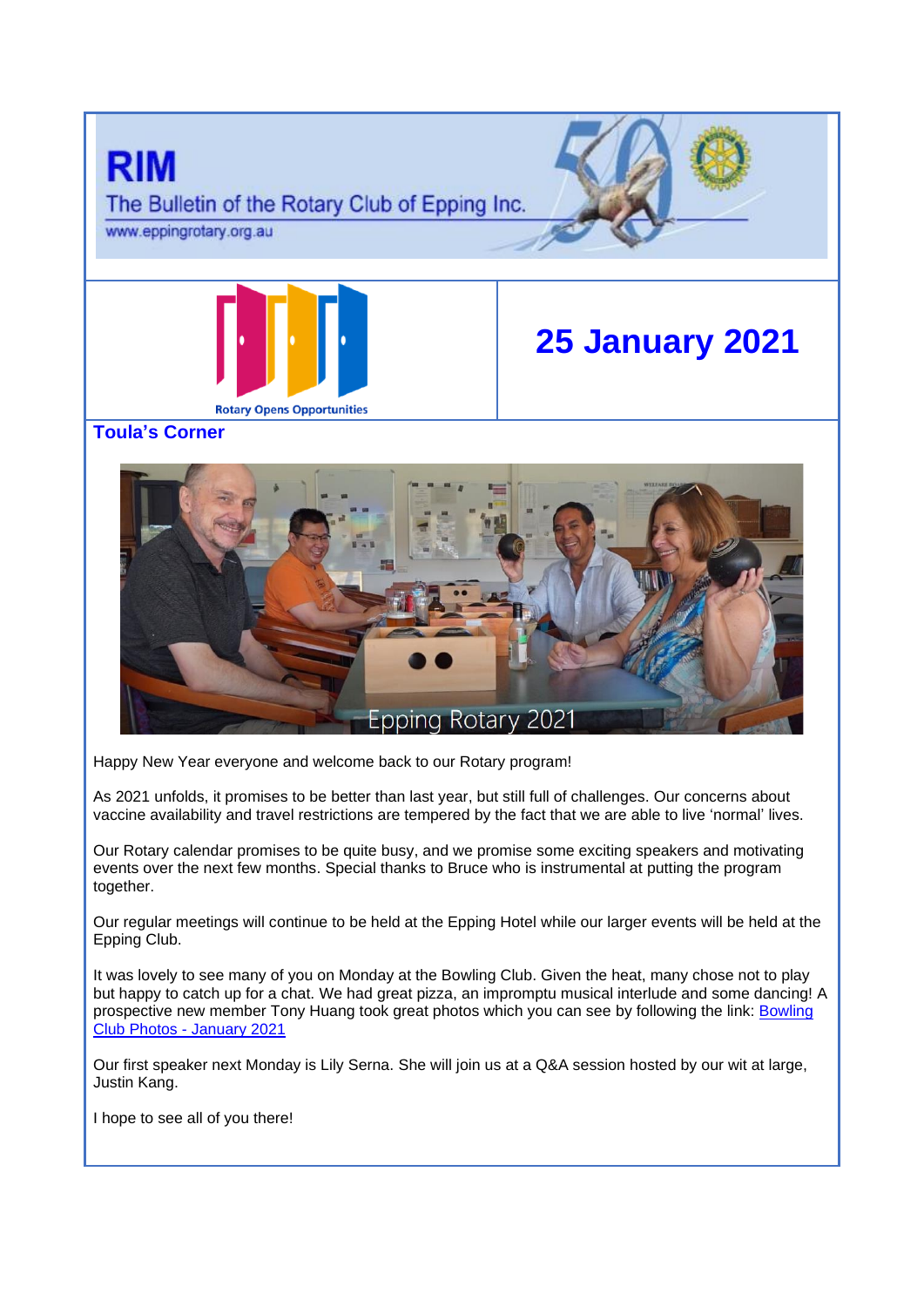# **Our first meeting of the New Year. Bare Foot Bowling**

A great start to the year. A time for members to get in touch again. Somme entertainment as well as the opportunity for some bowls in the heat, and a glass on wine for those who chose to stay indoors

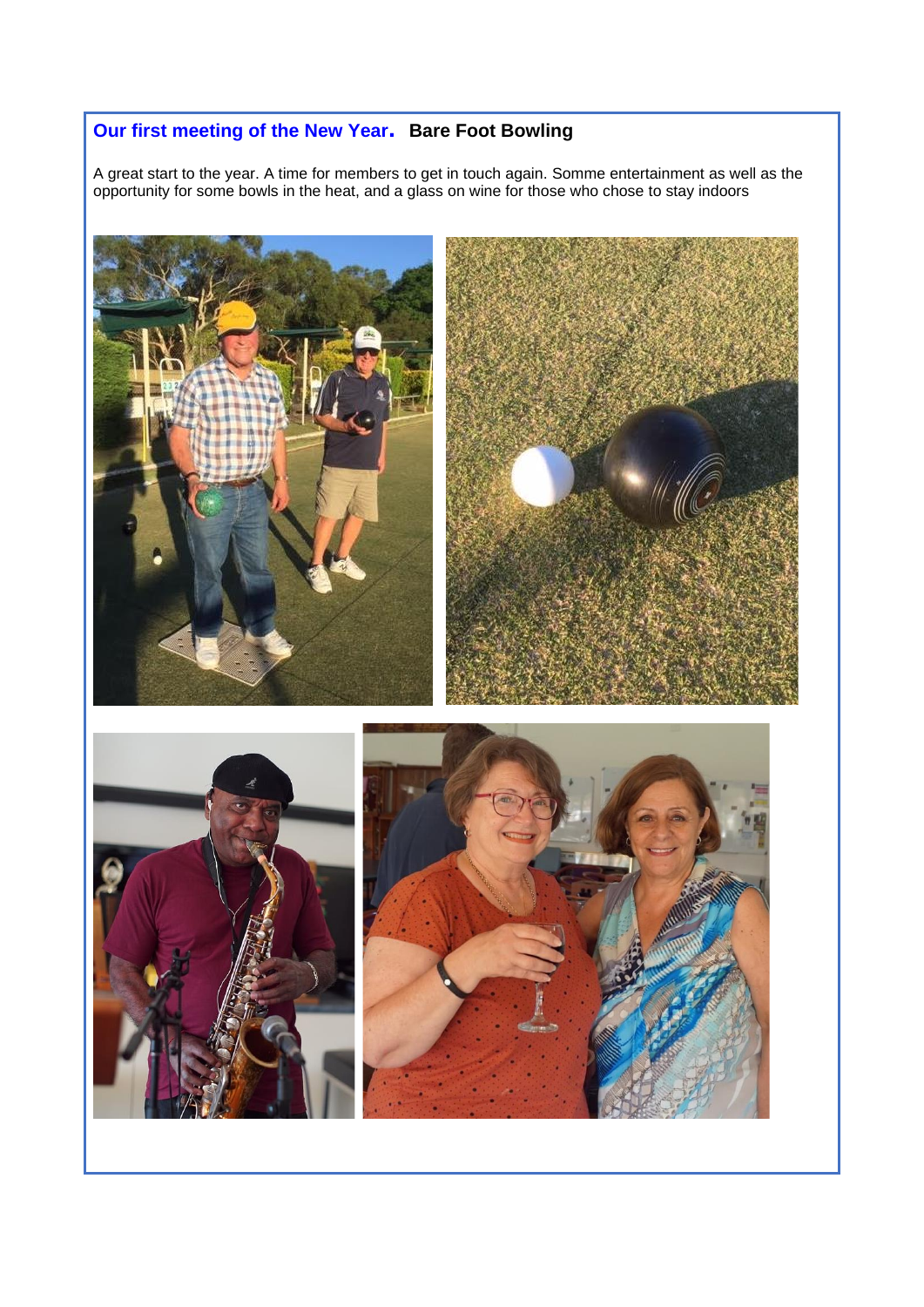### **What's coming up**



| <b>Rotary Club of Epping</b>          |                              |                                  |
|---------------------------------------|------------------------------|----------------------------------|
| <b>Monday Night Program 2020-2021</b> |                              |                                  |
| Date                                  | <b>Venue</b><br>$\checkmark$ | <b>Speaker</b>                   |
| Monday, 1 February 2021               | Hotel, Epping                | Lily Serna, Mathematician        |
| Monday, 8 February 2021               | <b>TBA</b>                   | John Alexander, local member     |
| Monday, 15 February 2021              | Hotel, Epping                | Rosen Kiat, Cardiologist         |
| Monday, 22 February 2021              | Hotel, Epping                | <b>Trevor Fulton, Streetwork</b> |
| Monday, 1 March 2021                  | Club, Epping                 | Pride of Workmanship             |

# **Next Monday**



**Lily Serna** is a mathematician, TV presenter and a passionate advocate of STEM (Science, Technology, Engineering and Maths).

Her decision to study mathematics at university was based on a love of problem solving– "it's a way to use your mind to break down problems and think about the world in a systematic and logical way".

Lily currently works as an Analyst for Atlassian. She is best known for copresenting Letters and Numbers on SBS and Catalyst programs on the ABC.

#### **Join us at the pub 6:00 for 6:30 start**





**CCA says 'Thanks' to YOU rare few individuals, groups, clubs, churches and organisations who have listened without judgement, spoken without prejudice, helped without entitlement, understood without pretension and LOVED without conditions.**

Last year CCA put out a call for your support and trust in CCA to deliver some 'Christmas Joy', essential, vital services, food and other living essentials to our community members who felt anxious and wary about the COVID situation.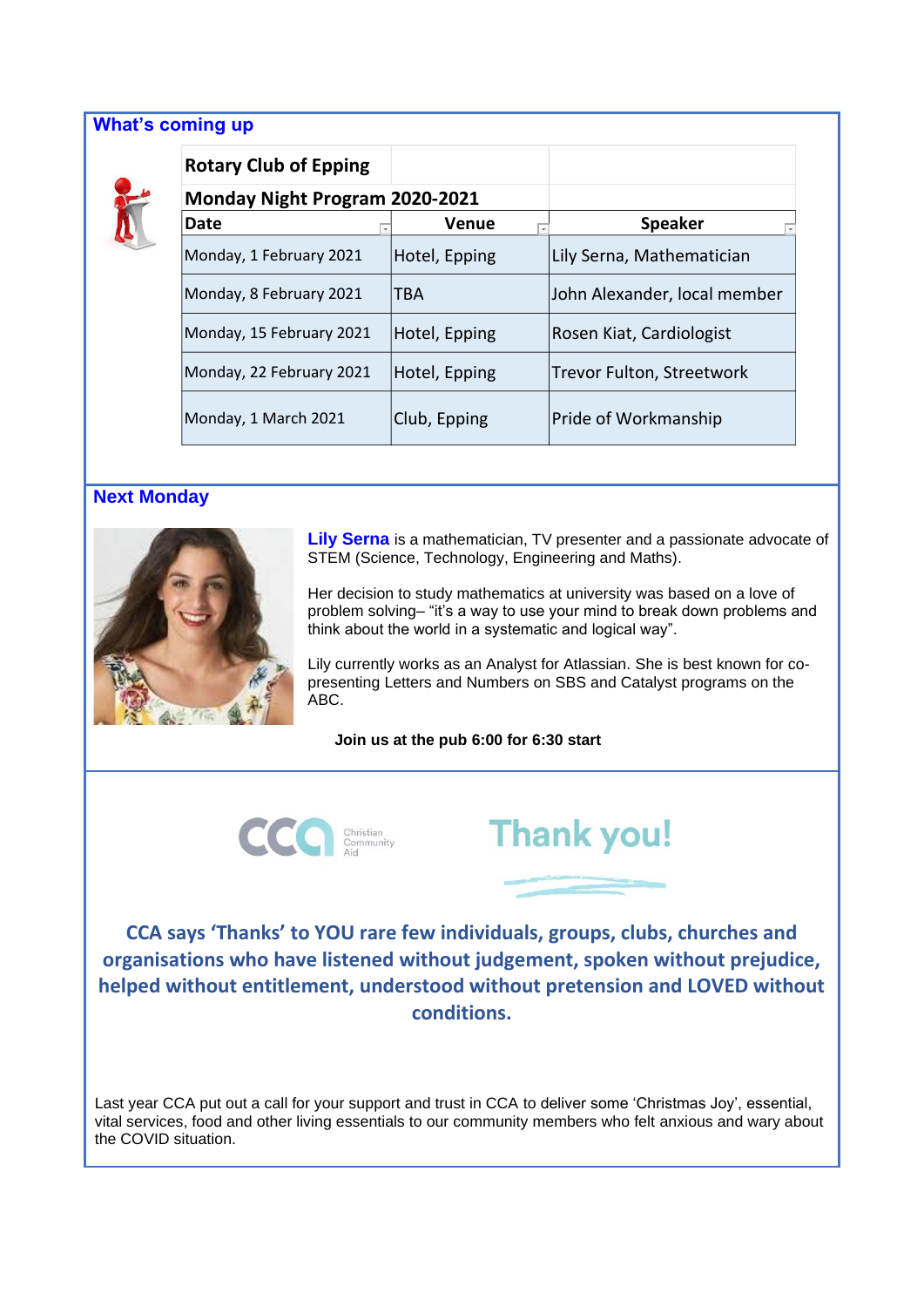It is with gratitude and humility I share with you that in 2020, CCA, with your support delivered 276 Christmas hampers to families and children in our community affected by a number of vulnerabilities. Every hamper consisted of celebratory food, toiletries, vouchers, toys, and gifts.

In the most unusual year of 2020 your effort was an amazing achievement that helped to improve the lives of many people who faced the daily challenges of uncertainty, anxiety, and isolation. Once again, thank you for your confidence in CCA to help make a difference. We could not do what we do without you! **From me to you – A Special Thank You**.

Once again, thank you.

Yours sincerely,

Heather

Heather Pinto

General Manager

## **Good News from "End Polio Day" 2020**



Rotary members raised awareness about polio eradication and showed their support more than ever on World Polio Day. Participation in activities and events and donations to PolioPlus both increased this year.

Clubs registered more than 7,600 virtual activities and events in 146 countries, surpassing last year's 5,900 events. We had a variety of awareness promotions and online presentations as part of our registered events, with many virtual events that featured high-profile speakers and attracted large audiences. Donors contributed more than \$920,000 online - totaling more than \$2.7 million with the Bill & Melinda Gates Foundation 2-to-1 match - which is the most ever raised online for World Polio Day.

A new **[social media campaign](http://msgfocus.rotary.org/c/1qD5YJFIPgpXCMYaIZVJj7cUWD7V)** inspired members and supporters to share their best End Polio Now photos using the hashtag #MyEndPolio. So far, more than 1,000 photos have been uploaded and shared. Rotary's **[World Polio Day Online Global Update](http://msgfocus.rotary.org/c/1qD5YYRNYWhs2MM6mRze8lzaJsMi)** has been watched nearly 300,000 times and downloaded